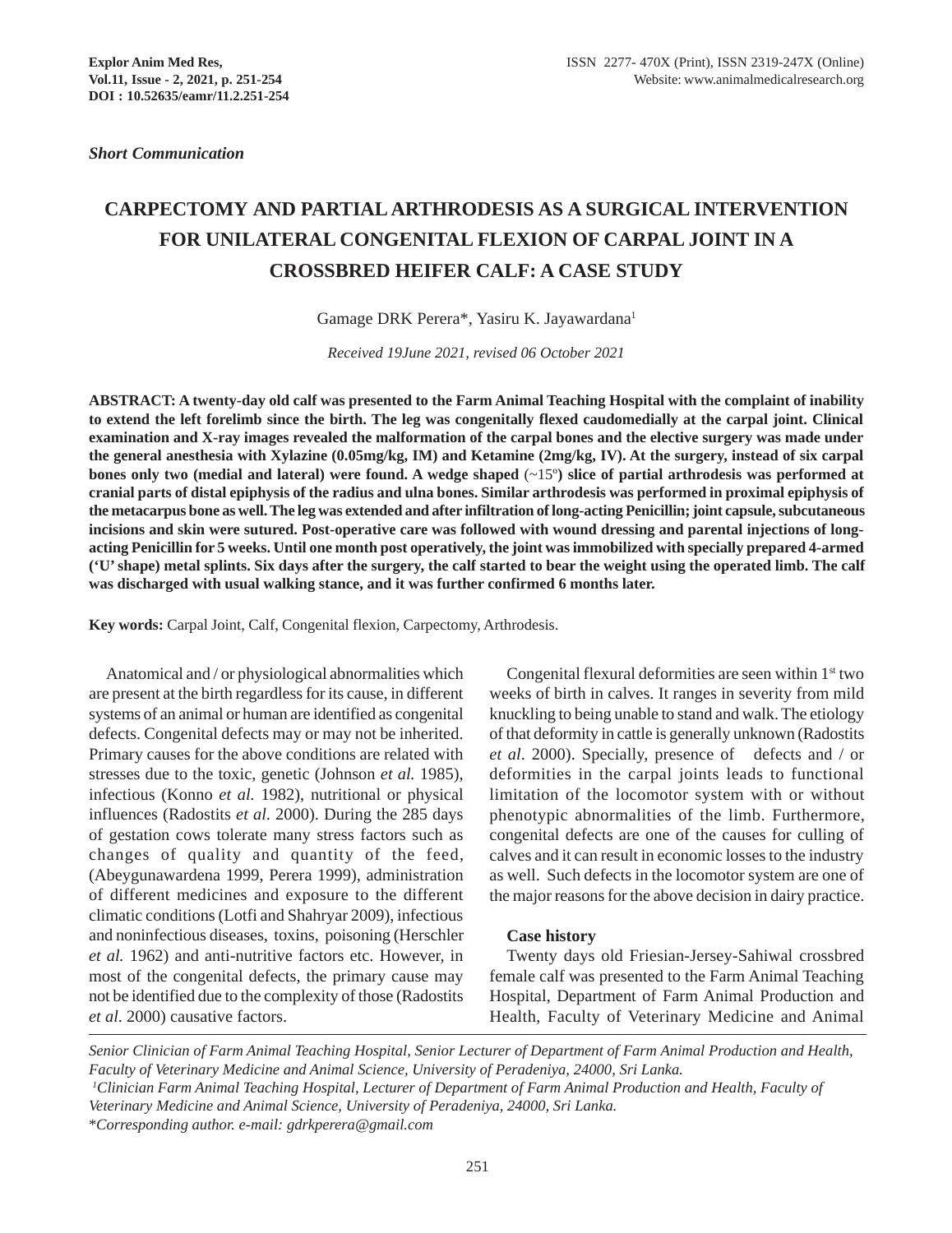Science, University of Peradeniya, Sri Lanka with the complaint of inability to extend the left fore- limb at carpal joint since the birth (Fig. 1). It was a referred case from a small-scale dairy farm by the government veterinary surgeon in a remote area of the country.

## **Clinical Examination**

On the clinical examination, all the physiological parameters (respiratory rate 28/min, heart rate 102 beats/ min, pulse rate 102/ min, rectal temperature 102.8ºF and PCV- 42 etc.) revealed the presence of good health status of the calf ensuring lower risk of general anesthesia. Although, the maximum flexibility of both carpal joints was more or less equal, extensibility was limited to approximately 80º in left carpal joint. Similarly, it had further deviated medially in 20º from its typical vertical axis (Fig. 1). External palpation of affected joint was supportive to understand the presence of carpal bones on cranial side and absence of those on caudal side of the joint.

Although diagnostic value was less due to unrecoverable error of the system, a left lateral x-ray image (Fig. 2. A) of the affected carpal joint was compared with the similar view of right carpal joint. Closer view of X-ray image of the left joint revealed the presence of single layer of wedge-shaped carpal bones on dorsal side which ended up at the center level of the joint. On palmar side, instead of the carpal bones, both radius and metacarpal bones were located close to each other (Fig. 2). Besides, caudal part of the distal epiphysis of the radius was shorter than its cranial part while palmar part of the proximal epiphysis of the metacarpus was shorter than its dorsal part.

### **Anaesthesia**

After 4 hrs fasting period, the calf was moderately sedated with 2% Xylazine (0.05mg/kg, IM) ('Bromazine 2%', New Zealand). Meantime, atropine sulphate (0.06mg/kg, IM) was administered prior to the anesthesia. After positioning on to the right lateral recumbency on the surgery table, it was anesthetized under 10% Ketamine (2 mg/kg, IV) ('Ketamil', Australia). Head was lowered while tongue was exteriorized through the right lateral commissure of the opened mouth to reduce the anaesthetic risk. For the maintenance of anaesthesia, 20 mg of Ketamine was used (Bishop 2001).

# **Preparation of the surgical site**

The area of the affected carpal joint was clipped, and the site was scrubbed with isopropyl alcohol (70%) [State Pharmaceutical Co. Ltd, Colombo, Sri Lanka] and Povidone iodine (10%) [Central Drugs and Pharmaceuticals, Chennai, India] alternatively for three cycles in concentric pattern which was started from midline of the dorsal surface of the joint. Distal part of the leg was wrapped with a surgical drape and the surgical site was draped.

### **Surgical procedure**

Four inches of longitudinal (vertical) skin incision on the dorsal surface of the affected joint was done. After applying of the respective incision through the



Fig. 1: Calf with the congenital carpel flexion (arrow).

Fig.2: A. An x-ray image of the carpal joint with less diagnostic value, B. Schematic lateral view of the carpal joint as understood at the palpation and the closer view of radiography. White lines indicate the direction of partial arthrodesis done at the surgery.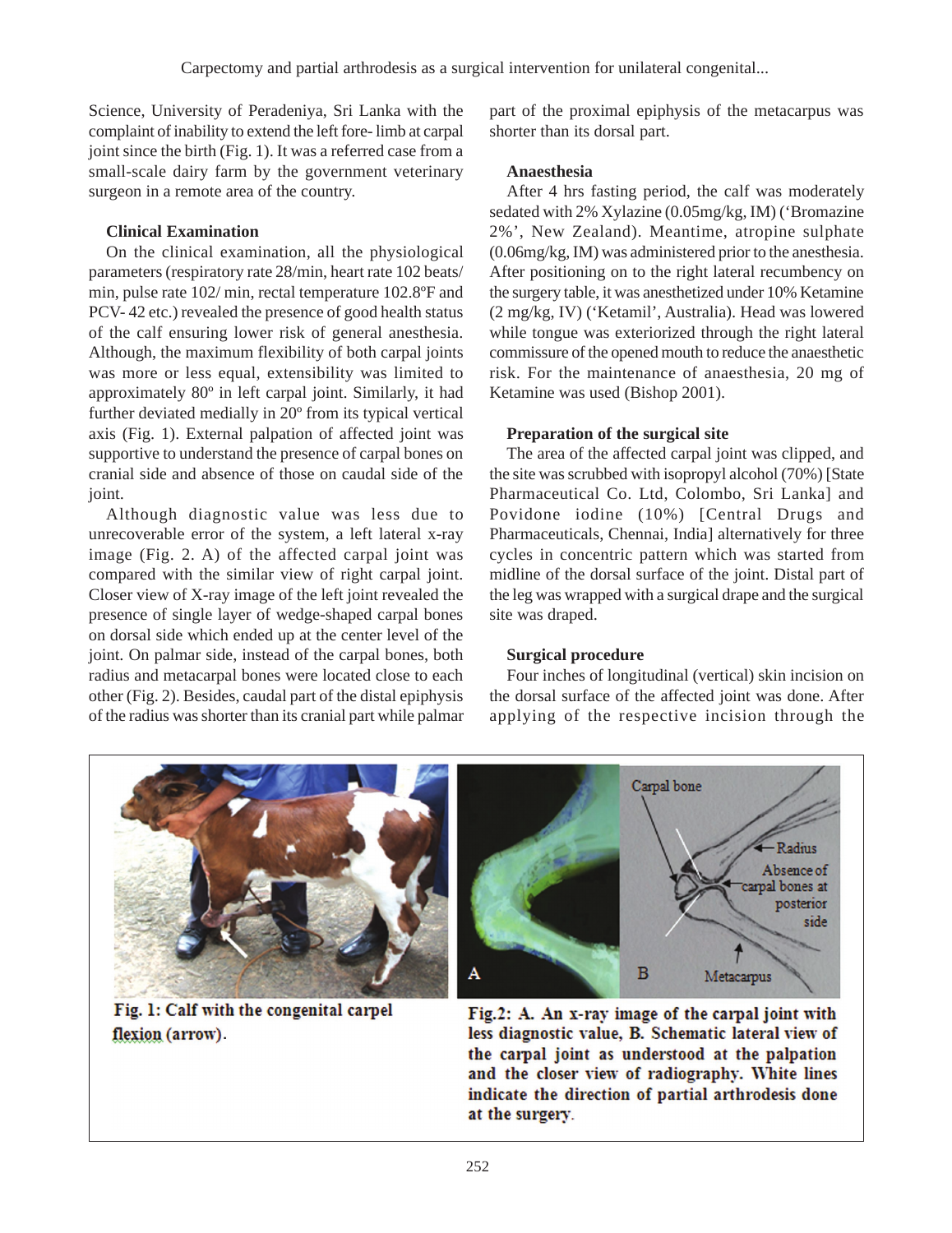

**Fig. 3. Steps of the surgery: A. Removal of medial carpal bone, B. Removal of lateral carpal bone, C. Removal of a slice of distal epiphysis of Radius and Ulna bones.**



**Fig. 4. External stabilization of the joint: A. Padded eightarmed mettle splints exclusively prepared for the calf. B. Start bearing the weight and walking with the mettle splint.**

subcutaneous tissue, tendon of the extensor carpi radialis muscle was cut at the mid-level of it. Full length incision was made at mid vertical line of the joint capsule. The second incision was made horizontally at mid carpal level until exposure of the carpal bones. At the same level accessory cephalic vein was ligated and cut while several branches of radial artery (dorsal carpal branch of palmar branch and dorsal carpal branch) were separated with application of hemostats. Similarly, dorsal arterial plexus was cut partially. Instead of six, there were only two (medial and lateral) carpal bones at the joint. With further flexion of the joint and the separation of interosseous ligaments carpal bones were removed (Fig. 3. A and B). Due to inappropriate space, a wedge shaped  $(-15)$  slice from cranial epiphysis to mid of the articular surface of radius and ulna was removed. Also, a similar slice from metacarpus was removed (Fig. 2. B). The leg was extended similar to the maximum level of right front leg. After removal of the "<, > shape" parts from each side of



**Fig. 5. One month after the surgery; the calf was walking without the splint.**

the joint capsule and the skin associated with the horizontal incision, 66000 IU of benzathine Penicillin was infiltrated to the surgical site. Incision of the joint capsule was sutured with 3/0 chromic cat gut (Ethicon, Division of Johnson and Johnson Ltd, Mumbai, India) using simple interrupted suture pattern. As such, after removal of a part (1"), the tendon of the extensor carpi radialis was sutured with same 3/0 chromic cat gut using cross mattress suture pattern. The subcutaneous incision was sutured using the same type of suture material with simple continuous patterns. Skin incision was closed with 0.45G Nylon using simple interrupted suture pattern.

#### **Post-operative care**

At the end of the surgery the calf was injected with 1% flunixin meglumine (1.1mg/kg, IM) and twelve hours later, it was repeated (Radostits *et al*. 2000). Coumaphos, propoxur and sulpha nilamide containing wound dressing powder ('Negasunt', Bayer Polychem, India) and povidone iodine solution were mixed to prepare a wound dressing paste. It was applied on the surgical site and